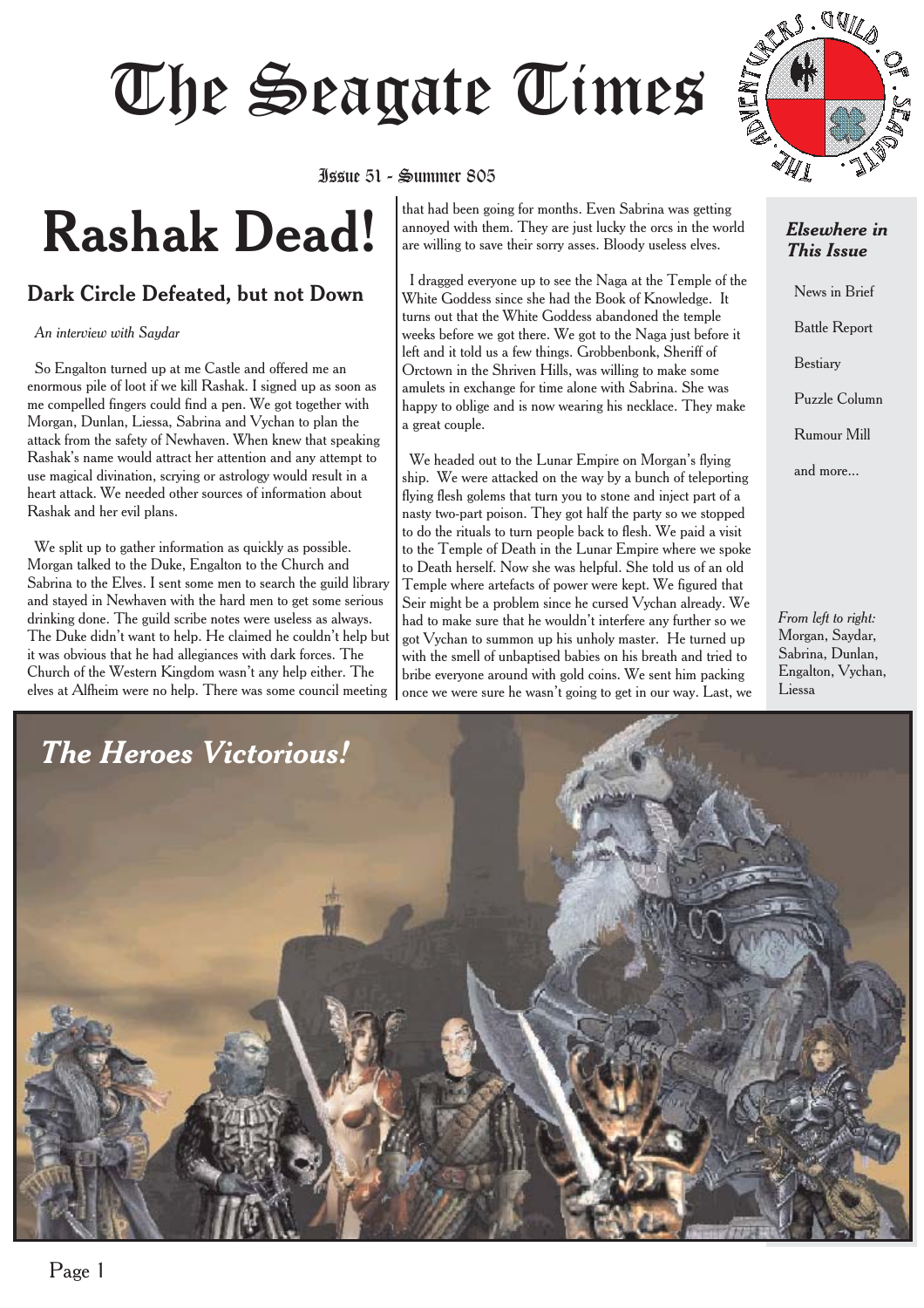*The Lady Paladin (of Sauros):*

*"He's a vile necromancer!"*

*Flamis:*

*"More your mild necromancer."*

*The Lady Paladin:*

*"So… it's a difference of two letters…"*



*Kern:*

*"So you're the big faerie".*

*Dramus:*

*"I'm not the one wearing women's clothes".*

returned to Carzala to talk to the Shape of Fire, a Titan that owes Engalton a favour. We asked if he could help us kill all the undead. He could, but it would take too long to destroy the entire continent, so we told him not to bother.

We flew towards the site of the old temple and were attacked on the way by a scouting group. We landed, destroyed them and continued to the temple. The temple site was easy to spot from the air. A pit had been dug to uncover the temple. The pit was over a mile across and hundreds of yards deep. The entire area was swarming with undead (estimated thousands). Around the temple itself was clear space for around a hundred yards. It looked like the magic in the temple was keeping the undead at bay. We landed safely on the temple, cast some spells and headed out for combat. We noticed what appeared to be a ritual going on the middle of the horde. We flew out there and found a Lich holding a chalice filled with blood. In front of the Lich was a Kyanite crystal, known to be a magical amplifier. We destroyed the Lich, the chalice and the Kyanite crystal. We killed a Skeletal Knight, and its ashes were drawn to a Cairn located a few hundred feet away. A quick hop with our wings got us to the Cairn which contained a Spectre and a Chaos Stone. We destroyed them both. The stone exploded into dust and covered Vychan and me, causing Vychan to grow tentacles.

It looked like they were using the Kyanite crystals to amplify the effects of the Chaos Stones in an attempt to corrupt the Guardians of the Temple. There were six Cairns in total and ttwelve Kyanite crystals. We flew from one Cairn to the next destroying the Chaos stones. The next step was to fly to each of the Kyanite crystals and remove them from the ground. By the time we got to the last crystal, they were organised and waiting for us. A short but brutal fight occurred, but we got the last stone. Engalton teleported us all to the top of the temple where he resurrected Dunlan, Liessa and me.

We sent Sabrina inside to search the Temple for artefacts. It was well protected with powerful lightning bolts and searing fire. A powerful ward at the entry would strip all curses and cursed items from anyone entering. Contained in the temple was a room containing seventy-two banners of living flesh, each inscribed with the name of a Demon. Vychan, being a tentacled unholy chaos creature wanted to remove the banner for his evil master Seir, but we knew better. The last thing we wanted was for the Demons to start waging an unholy war and lay waste to the land. Rashak first, Demons later!

One of the servants of Death, a giant minotaur, walked through the army of undead to deliver a warning to us. The undead had summoned a powerful storm that would flood the entire area. Sabrina picked up some horns that would give us a defence against the death curses of the undead. We returned to Seagate to repair our armour and plan for the major attack. Sabrina and Morgan travelled to the Granite Peak Holdings to ask the dwarves to help repair the armour. Vychan and I travelled to the unholy Temple of Seir located in Seagate itself, where the giant unholy chaos beast with tentacles summoned his evil master and teleported away leaving me alone. I returned to the Guild while Vychan and his master visited some Shrivers that are friendly with demons. Sabrina visited Odin, who offered to

help but it never arrived. Never trust a Norse God. At our request, Guild Security led us to the Temple of the Fates, where one of the Fates ensured that we would not appear in any astrology, predictions, srying or other detection. We returned to Newhaven and prepared for the main attack.

We had discovered that Rashak would have to travel in a procession to the Kingstone on the spring Solstice. The path took her underwater to the site of an old ruined city. We planned to ambush her on the way and prepared a skeleton to watch the site. Rashak had created a giant flesh golem using a whale. It was over 100 ft long and Rashak rode on the top with her bodyguards and a small group of lesser undead. We used the sight of the skeleton to teleport onto the whale and began to destroy her forces. On the back of the whale were:

- 360 Skeletons
- 400 Zombies
- 20 Spectres
- 14 Ghouls
- 16 Wights
- 12 Wraiths
- 8 Skeletal Knights
- 2 Skeletal Lords
- 3 Vampires
- 1 Massive Flesh Golem Construct
- 1 Massive Bone Golem Construct
- Rashak

The Flesh Golem was the biggest threat. It was made from the body of a Titan. It had a lot of armour, could teleport at will and hit really hard. Most of the damage that it took from spells or weapons was reflected away harmlessly, but occasionally it reflected back to the party. It had the ability to charm and anyone looking at it turned to stone.

We fought hard and fast. The lesser undead died rapidly, and most of the greater undead followed. After less than half a minute we had reduced the forces sufficiently for Rashak to withdraw. The Flesh Golem teleported back to her and it appeared that they were preparing to leave. Vychan, Engalton and Liessa teleported close to her and Liessa stuck her with a pin that was created to slay Rashak. The unnamed horror that she was wearing as armour consumed her soul and she died. The Flesh Golem teleported away with Rashak soulless corpse and the only remaining forces, which were three Vampires, and eighteen of the twenty Spectres.

The Dark Circle is still around, and we still need to take out the Fortress of Masada and destroy the Seventh Veil. But there is time enough for that next year. It is time to drink now.

# Contentious Conclave?

Sources in the Unified Western Church have suggested that the annual Bishop's Conclave due at Solstice might not all be plain song and plain sailing, with support for the current Archbishop at an all time low. Hard questions are likely to be leveled at Tomas Xerxes, Bishop Mordeaux, over his appointment of Sir Gaius Malvallet -- pushed through the last Conclave over the objections of many in the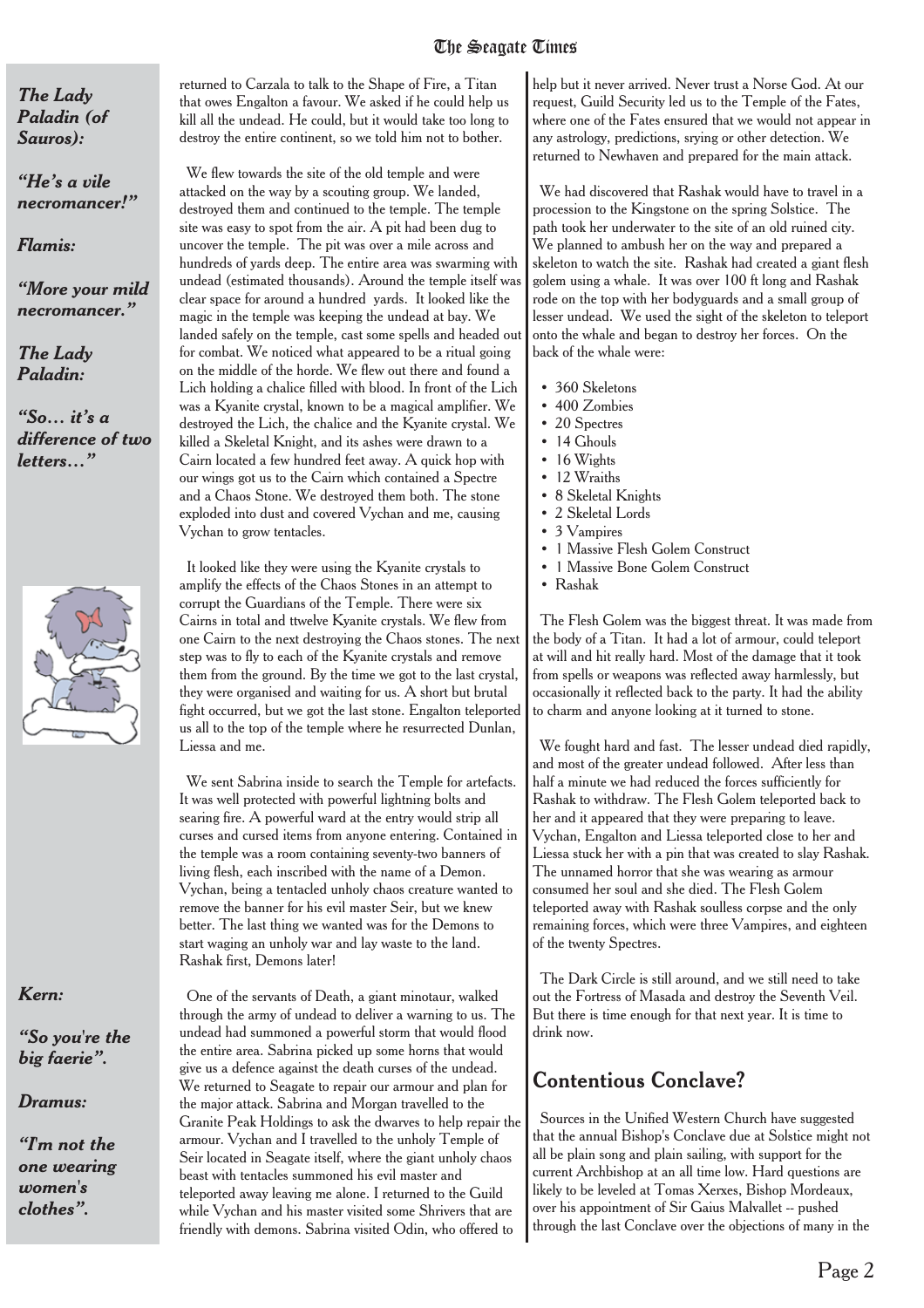Raphaelite and Urielite Orders -- and the late Sir Gaius's part in the disastrous defence of southern Carzala. A number of Bishops outside of the Michaeline Order seem to think it might be time for a change of leadership; rumour has it that our own Urielite Bishop, Jocelyn of Northfield, is one of the people pushing for Mordeaux's replacement. We await the outcome with interest.

# **Huge Victory for the Western Kingdom**

## Roads North Open Once More

The valiant Western Kingdom 2nd Army in the Southern Ranke Salient has been fighting a number of fierce battles since the early days of Seedtime 805 in an attempt to reopen the overland route linking Carzala to the rest of the Western Kingdom. Ten days and nights of continual battles across the 20 mile front saw the Western Kingdoms 2nd Army break through the Dark Circles lines in the north and destroyed nearly a third of Rashak's forces in a single assault on the morning of the 15th of Seedtime.

Bishop Trugood was leading a counter-charge (to relieve pressure on the Zumalar Halberdiers Regiment) in the area of Hudson's valley with cavalry from the Archbishop's Mitre Brigade when the enemy seemed to falter in their resolve after many weeks of evil magic's, vile undead and stiff resistance to the combined Western Kingdom Alliance and Church forces.

Bishop Trugood, who is renowned for his 'sparing of the rod when there is a good length of steel available' approach to evil. took the opportunity and called up the reserves from the Lisbroun, Oppenbach and Klugenfurt Regiments and charged into the disarrayed Dark Circle lines with great glee and sheer abandonment in the cause of Uriel.

The Mitre Brigade's charge broke through and once the Lisbroun 'Shield Breaker' Heavy Cavalry (led by General Mac Niel of Unsreimer) and the Klugenfurt 'Stone Spears' Regiment (led by Marshall Alex Metternich of Walantoun) joined forces they continued on through to the northern command area where a lot of the Undead seemed to be milling around until they were destroyed by the combined forces of the 2nd Army and the Unified Western Church. The cavalry then wheeled away from the destruction of the command area and back into the rear of the enemy southern front lines which they took by surprise and practically destroyed. The famous 'Red Lancers' of the Oppenbach Regiment (led by General Montague of Ostow) followed the cavalry as a second wave and completed the mopping up of the command area and then attacked the rear of the enemy northern front lines and completed their destruction.

The enemy withdrew back to Hilston Vale and fortified that area against further attacks. The WK forces rejoiced in the knowledge that as of the18th of Seedtime, the road to the north is again open to travel with the 2nd Army/Unified Western Church forces from the north and the 3rd Carzalan Brigade from the south joining forces to push the enemy eastwards. The 2nd Army forces have proven their mettle in these battles and will continue mopping up further pockets while more forces pass

by road down to Carzala to relieve the valiant units in and around Seagate.

*"Let all remember and offer thanks to those brave few who gave their all to bring about this success against the darkness".*

# In Brief...

Capt Darius 'the Stake' Garfeld who was in the front of the charge against the Dark Circle lines said that the undead seemed to stop all actions for a short while around 4am on the 15th and we used that opportunity to lance our way through their lines and into their rear area where the lack of action on their part continued until they were trodden under foot and cleft by strong blades. "It was a great day and I thank Uriel that I was there to deliver some retribution for the evil they have done to this land."

Hard won information on the Northern salient was that one of Rashak's best generals Dallas Colling (of Collings Killers) was in command and had pledged with her life to cut Carzala off from the north and hold back the reinforcements reaching Seagate. Dallas Colling is rumoured to have survived the spectacular breakthrough on the 15th and has pulled her remaining troops back to the Hilston Vale and reorganised them to defend against the renewed Western Kingdom onslaught of fresh and determined troops.

There have been reports of small groups of humanoids previously aligned to the Dark Circle being seen transiting near the battles away from the area via paths seldom followed. It would seem that Rashak has lost some of her support over the Spring and the non undead allies are putting physical distance between themselves and her forces.

Marshall Alex Metternich of the Klugenfurt 'Stone Spears' Regiment has been toasted as the general of the day. He lead his picked Walantoun Company (the 'Blood-Hammers') into a breech directly at six enemy mages who failed to get off their evil magic and were trodden underfoot by the charge which carried through to the rear and demoralised the local troops. The 'Blood-Hammers' then destroyed the enemy position to a man and then carried on to the next position leaving only death and destruction in their wake.

A third Army is being marshalled in the Western Kingdom. They will take months of training to get to the standard shown by the Second Army. The wait is worth is as untrained troops merely change sides on death.

> *Bishop Trugood*



#### *Mortimer:*

*"Dramus, your chance of pregnancy by the end of this adventure is low".*

#### *Dramus:*

*"I know that's good, but somehow I feel disappointed".*

### *Kern:*

*"No, no, the women want the men to be pregnant... oh, wait..."*

*Kern:*

*"I don't want to kiss Aryan. It'd be wrong... he's married!"*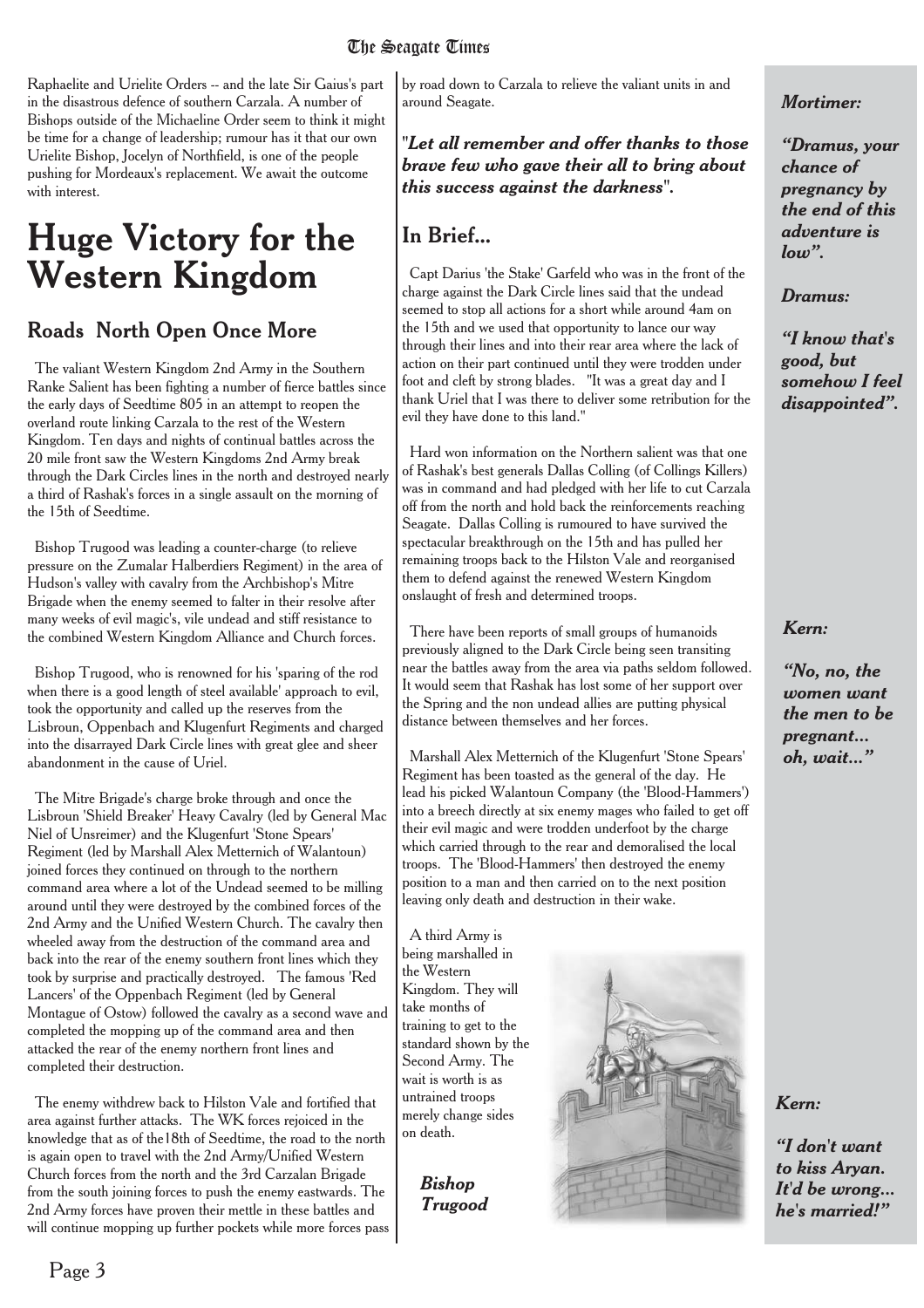#### *Engalton:*

*"Maybe it sends us to another dimension."*

*Saydar:*

*"You are such an optimist."*

# **Queen slain, nation in chaos!**

[Al-Almbra] Last week, a Seagate Guild party assassinated Rashak the Restorer. A rabble of sub-sentients and the arch-traitor Sabrina ruthlessly struck down our Queen. "It was horrible, just horrible" reported Dra-kash, one of the few survivors. "There we were, making our procession to reaffirm our dark lady's position of rightful and divine authority. It was a fair night and our soothsayers had foretold of no ominous forebodings for the journey."

Making her way to the King stone, Rashak was ambushed by Engalton and his band of marauders, commonly known



#### *Liessa:*

*"Let's do a test run on Dramus' tower. We can always say: 'elf, necromancer, magic tower, anyone could make that mistake'; afterwards."*

as the "Engalgoons". This group is personally responsible for depriving many of their rightful, appointed places in the world. "We knew it was Engalton, the moment he and his foul troupe appeared upon the Great Bearer. Their unholy presence caused the Bearer itself to rot and perish under their foul tread. We tried to parlay, but this uncivilized thug would not have that. He just unleashed those pet monsters, Saydar and Vychan on us."

'Saydar' the so called Baron of Erewhon is a base and foul creature best known for subverting the 'great craft' to his own twisted aims. "He has perverted the noble arts of death," ruled Fes\*luk, High Judge of the Court. The destruction of so many of the hallowed ones with his twisted arts means he cannot be allowed to live. And he is

an orc, that most base of creatures. That Engalton has

nurtured this creature and taught it to ape it's betters is just one of a long list of crimes."

'Vychan' is a giant, permanently in Engalton's thrall. This once noble creature is now a hideous mockery of himself, having been warped and twisted to suit Engalton's mad goals. "Vychan just froze Lord Nagack," wailed Dra-kash. "One of our finest scholars, poets and philosophers, the author of the 'Illumination of Souls' and a great ruler respected for his devotion to law and order. Who knows what other great works lay inside his mind, now forever unwritten because of that divinish spawn?"

"And if that wasn't bad enough the rogue Morgan and the arch-traitor Sabrina just slaughtered any sent to bring these felons to justice. They laughed and sneered as they avoided our just wrath and their unholy weapons seared us from reality itself. Oft-times Sabrina would kick a valiant warrior when he was down. That traitor is utterly without remorse or mercy." 'Morgan' is on record as saying "I'm just this guy."

'Sabrina' is of course wanted for detailed questioning and an accounting of her own, numerous crimes against the lawfully appointed Lords of Allusia. "And all the time Engalton and his bitch, Liessa just stood there laughing at our fate. While their assassins did the dirty work they blocked our magics and restored their minions with vitalmancy. Vitalmancy! How can such a blasphemy against reason be allowed to exist! Surely this proves once and for all that all vitalmancers are a threat and danger to society." Vitalmancy is indeed a foul and heinous crime against reason often practiced by the sub-sentient and traitors.

"They then just teleported near the Queen and slew her!" They could have done that all along, had they wanted to but they prolonged the agony. They wanted us to know that we could not help our beloved queen and that we would die knowing we had failed to protect her. It is an agony beyond measure they have inflicted on us!"

"And last, there was a shadowy tattooed man with them. He seemed calm amongst the storm and I am sure that he is the true power behind the Engalgoons. I could certainly tell that both life and death served him. If I was to truly dread anyone, it would be this 'mystery man'." Who is this man? Is he really the author of all this? What does he stand to gain by our ruin? And can he be stopped? The nation is still in a state of shock at this hideous and foul crime.

## Under the Tuscana Sun

A party led by Kilroy battled a vile magical plague centred in the Duchy of Tuscana this season. A Lich Child and an ancient elven Greater Summoner were behind the subversion attempt.

The plague put the victims under a type of Binding Will. Its strength went down with the number of contacts between them, and the Baron who was originally infected. The party rescued the Baron's wife from Hamburg and forced the Lich Child to leave his body. While he was inconvenienced they found the Baron at his hunting lodge, killed the skeletal knight and companions there, and stopped the consecration ritual they were performing.

Mercifully, few infected innocents died before Lysander was able to free them of the plague. Unfortunately the Baron temporarily passed on, handing on his title to his son. The now-leaderless remaining undead in the Barony were destroyed or driven back to the Dark Circle. Help was given to authorities to excise the foul influence from the Duchy.

The Duchy of Tuscany is looking for settlers of stature to strengthen the south-eastern lands. Roke and Darien have taken office and land in the Duchy.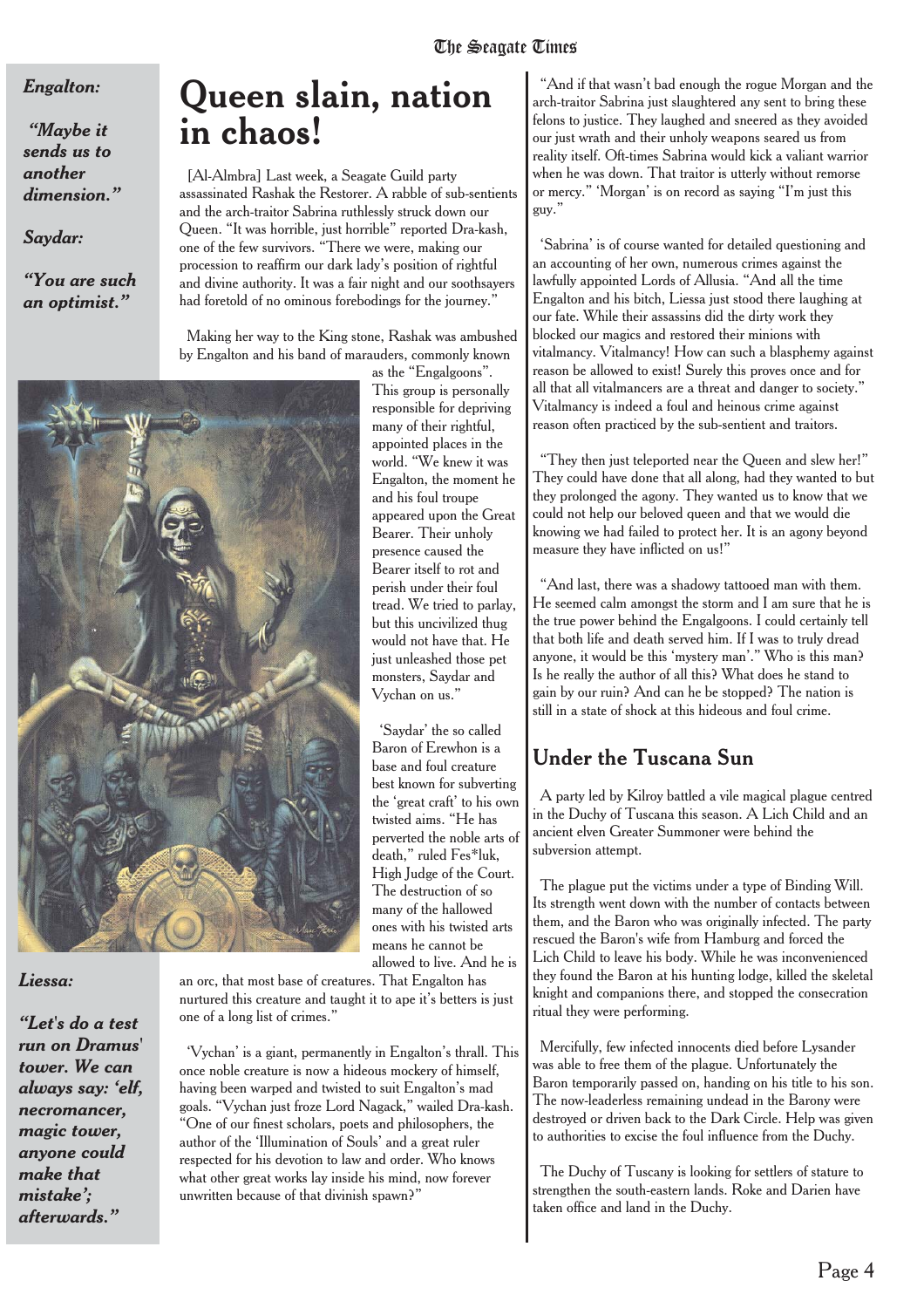# Open Invite to Winter Games

The Lunar Empire will be holding games in the great main colosseum in Lunar City in Celebration of the Emperors 110th birthday. The games will start on the 15th of Frost and will run for up to three months of Winter 806.

The Guild members of Seagate Adventures Guild, holding a place close to the heart of the Emperor, have been extended an open invitation to the games by the Prince of the Lunar Empire. At the games you will be able to see and smell the death of Blackcon who was the cult leader of Aim. You will also be able to witness the death of Jackrock the Giant leader that was captured last Winter.

All nations, tribes and citizens friendly to the Empire have been invited to come and enter a team into the competitions. The Seagate Adventurers' Guild is welcome to bring up to three teams to help celebrate the Emperor's birthday. The winners of the teams will receive a wide range of gifts, including the Emperor's favor. It is hoped that a team strong enough and worthy enough will win the Mithril Breastplate of the Titans.

# $W$ ho is... **Mary-Em**

After the exciting events at Carlson's Switch last quarter, we grabbed the oportunity to meet with one of its outstanding figures: Mary-M the young female halfling, (who looks barely 20, if that) with angelic wings. She met us with a ready smile and was completely at home in the hustle and bustle of the "Tookery": the nickname given to a collecion of interconnected buildings and businesses in Seacroft run by the extended halfling Took clan (being in parts a pun on their name, a reference to the rather ramshackle exterior appearance of the conjoined buildings, and the reputation that many halflings have for light-fingered behaviour).

*I've been dying to ask, as are many of our readers, are those real wingsyou have? When and why did you get them?* Yes they're real, they were a gift from the Archangel Sammael after I helped rescue him from his imprisonment within the mind of the demon Belial. I thought his wings were really cool and asked if I could have some the same. I later

chose to become one of his Agents.



*mood you're in?* No, they're naturally invisible like the rest of me, but when I'm visible they're always white. Oh, the invisibility was the result of a magical explosion caused by flying into a Balrog whose hand was made from Warpstone, while I was carrying a powerful holy symbol.

*When and why did you join the Seagate adventurers Guild?* Both of my parents are ex-

adventurers — my father Aloysius was one of the

original Table of Twelve along with Herkam and Maia and it seemed like a really good way to see the world. It's been nearly twenty years since I first ran down the Seagate wharf, ink still wet on my Namer graduation certificate, to join Von Kroft's expedition to the mythical Southern Continent. He was very happy to see me... until he discovered that Divination was Special Knowledge.

*Why are you still an adventurer - what motivates you to join a party?*

Come on, it's not just a job, it's an adventure. Where else can you:

- Drink from an Holy Grail
- Ride on the back of a 200 mile long dragon
- Fly between planes in an ancient Elven aether ship
- Be in the middle of a stand-off between a demon Emperor and four Archangels.
- Organise a comedy festival for the mummified ex-rulers of the Empire of the Sun

*Mary M:*

*"You'd be surprised how many Adventurers have a place you can stick cream buns and they come out fresh".*

#### *Kern:*

#### *"I don't look girly... I'm feminine!"*

# Death Gate Destroyed

A Guild Party, hired by Flamis to help protect her home village in Ranke, discovered that Rashak has her imitators. Hearing rumours of Dark Circle manifestations well north of the battle lines, they went to investigate. They discovered a town where many of the inhabitants (those who had not sensibly fled) had been transformed into lesser undead by sn artifact called the Totentanz Gate.

After rescuing the Lady Paladin trapped in her own manor, they delved into the dungeons where they dealt to several wraiths and spectres. Finally they defeated the Wraith King, a necromancer who had wanted to take the Lady to wife. Then the Lady employed her ancestral sword to destroy the Daeth Gate. She is now looking for replacement citizenry... in particular a new set of town guards.

*Dramus:*

*"If it's all women, is it still a penal colony?"*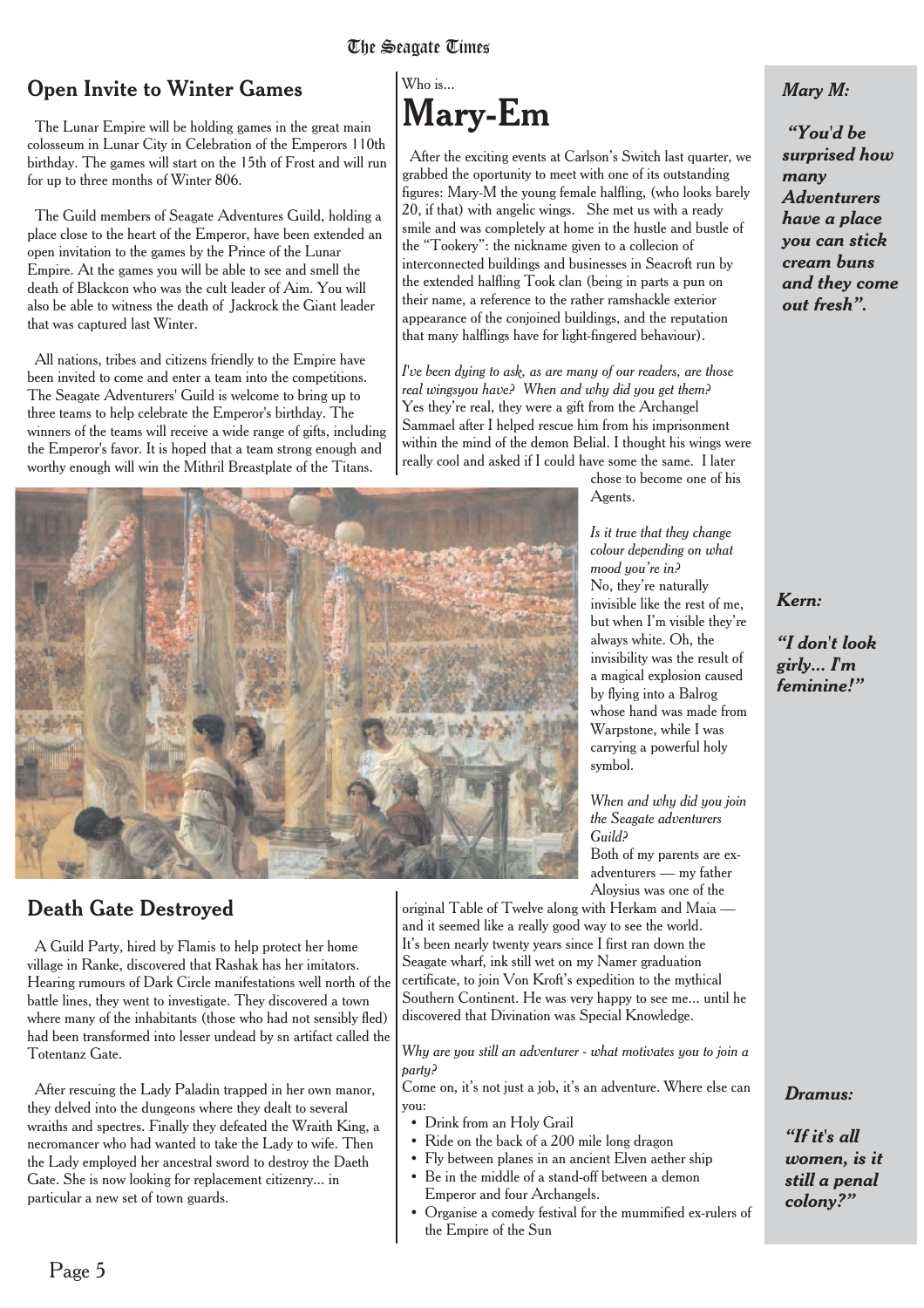#### *Veor:*

*"They're rank amateurs…"*

#### *Vanderhans:*

*"No, they're not… no-one from Ranke is that much of an amateur".*

- Meet the last Elven Empress from before the War of Tears
- Help to prevent the return of Baal, the first demon
- Watch Sith's brother Carroc transform himself into a dragon -- which we really should do something about one of these days. If anybody has seen him recently please let me know.
- Stand in the drifting ash of a thousand destroyed undead after the battle of Carlson's Switch
- Save the world, again -- sometimes you'd just like it to stay saved, you know --

#### *When and how did you get the standard of St Bartholemew? (Is that its name?)*

It's the standard of Saint Jeremiah, which our party were forced to recover by an off planar villain; we'd all had out heads cut off at the time and this was the price of getting our bodies back. During the course of the adventure we all became undead, but fortunately Penni and I were able to use the Standard to restore everyone. The evil Lord of the plane was eaten by vampire bats controlled by another party member, and we managed to kill the bats by trapping them in an inn and burning it to the ground... which also resulted in the pocket plane being destroyed... which was actually a good thing!

#### *Why were you chosen to hold it at the battle of Carlson's Switch?*

It was my idea to borrow the Standard from the Church to use it to battle the forces of the Dark Circle... it is more effective in the hands of an Agent of the Powers of Light.

#### *What other areas do you specialise in?*

I'm a Namer, Philosopher and Healer, although I use two shortswords, not a hand-and-a-half, and not all halflings are thieves. I would also like to take this opportunity to lay to rest a persistent rumour. Despite certain incidents, I am not,



nor ever have been, a Greater Summoner. But, okay, my picture is on the wall at the guild stables - they won't loan me another horse.

#### *What do you do whilst not adventuring?*

I'm working on being a serious mage. I've spent most of the last 17 years raising my son, Dart, whose father abandonded me three days before our wedding after he was seduced by Sabella, a tart with no scruples and a love potion.

*Anything else you want to say to the guild populace?* Be all that you can be... it's never too late to change for the better... and you can never have too many cream buns.

# **The Adventurer's Guide**

## **How is the Dark Circle Made, Kept Active and Alive?**

A Guild party working in the Dark Circle has gained the following information:

When someone dies, a guide appears to help his or her spirit with the transition. These guides come from different sources. Mostly the guides take the form of an animal. As part of the helping the spirit to move on to the lands of the dead, the guide creates a moment of unnatural twilight. This allows the spirit to see into the world of the living and the living to occasionally see the spirit. This is thought to essentially make some sort of connection between the spirit world and the material world. The spirit and guide normally wait around for a few days and then head off to the lands of the dead sometimes the spirit is resurrected before they leave other times they are not.

The Spectres, Lich Lords and other greater undead working for Rashak are performing Binding Rituals. The effects of some rituals are being boosted using a crystal of Kyanite, which is a psychic amplifier (magic stone). This is being used to amplify the effects of the Binding Rituals.

The Binding Ritual stops the guides leaving the area and so they continue to show the spirits the unnatural twilight, which in turn creates the effect of the Dark Circle - allowing Undead to 'live' within twilight and not take be affected by the effects of Sunlight.

Kind regards, Engalton

## Tips for success

Always get paid. Preferably with a down payment on signing the contract.

Armour your pets. You can buy barding for horses from any good armourer you know.

*"That can only be construed as a cryptic answer." -*

*Flamis after ritual magic determined that the missing ancestral sword was "in the crypt".*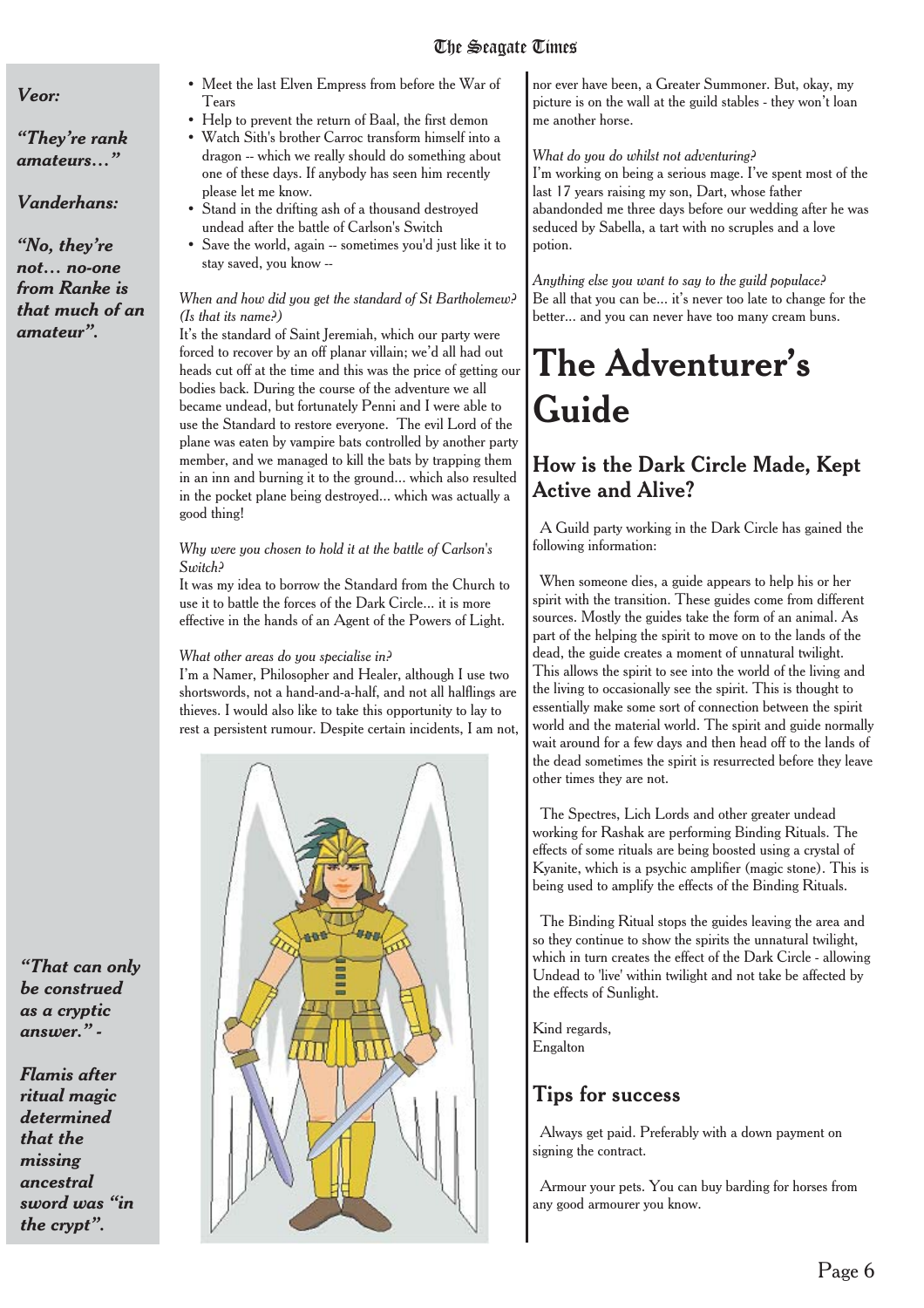If all else fails, cheat wildly - if you can't target the foe with an area effect spell, target the ceiling above their heads.

Remember your arse is vulnerable - always watch your rear.

## Some Advice for Surviving Having a Fire Mage in the Party:

Remember that the fire mage is always loaded.

It is a good idea to respect the personal space of an immolate fire mage.

Fire bolts have right of way - do NOT stand in front of them.

Remind the fire mage to cast a fire armour on you, perferably before breakfast.

Friendly fire spells aren't.

The higher ranked the fire mage is with any given spell, the more predictable the results. Usually.

Dragonflames is an equal opportunity spell. Standing anywhere in the forward arc of a fire mage casting Dargonflames is an invitation to get toasted.

Remember the Fire Mage motto: If moves flame it - if it doesn't move, flame it some more.

# Water College Potions for Sale

Waters of Healing Rk 12 - 500 sp Waters of Strength Rk 10 - 1000 sp

Please contact Aqualina at the Guild.

# Books, Tomes & Scrolls

All these wanted for addition to library. Almost any subject considered. Good prices paid. If on adventure then pick some up and bring em back for my collection. Apply to Father Broc.

# Father Rowan's Holy Water

Get your Holy Water here. Free to a good home, provided you can prove you're good. Note: Purity testing for necromancers involves Ordeal by Hellfire.



# Notice of impending nuptials

Sheriff Grobbenbonk of Orc Town would like to formally announce his engagement to the beautiful Sabrina.

The formal goblin necklace of betrothal has been offered and accepted in the time-honoured tradition. Invites will follow once the dates have been finalised.





# You heard it here first...

Which strapping male warriors left the Guild looking like buxom red-heads this season? And is there any truth to the rumour that one spent considerable time "adjusting her armour" while the other was left alone by the party for a while to "look after her feminine needs"?

The milkmaid saw it... So did the town guard... A golden dragon over the Sweetwater on the 4th of Thaw. What did it mean? Inquiring minds would like to know.

We'd also like to know why a certain lady guild member, upon hearing a tavern brawl in progress, rode up to the window and called out "Go the wenches". Especially she was, at the time, apparently clad only in a fetching little chain mail bikini...

When the cat's away themice will play - and when Pheaton's away things will go awry. Ask anyone at the Seagate Hospice - especially just after the soup runs out...

And last but not least, what is this about a demon temple in Seagate? Does the Duke know? Are we safe in our beds? And what about the children... Those demons eat babies, don't you know?

### Curse Removal

Get your serious curses removed. Up to MA 42 Curses removed! Those on Good terms with Sier get a 25% Discount! See Dramus at the Guild.



See the fantastic bound gold (on display)





*Clarissa:*

*"I just want to try anything that they don't normally do in Alusia."*

*Flamis:*

*"I think I have a bone to pick with these dancing skeletons."*

*Tegan: "Listen to me, I know everything. Take all your clothes off and prove me wrong. Witches all need to be sky clad for their spells to work."*

*Exasperated, Valery complied, and to her surprise, it did work.*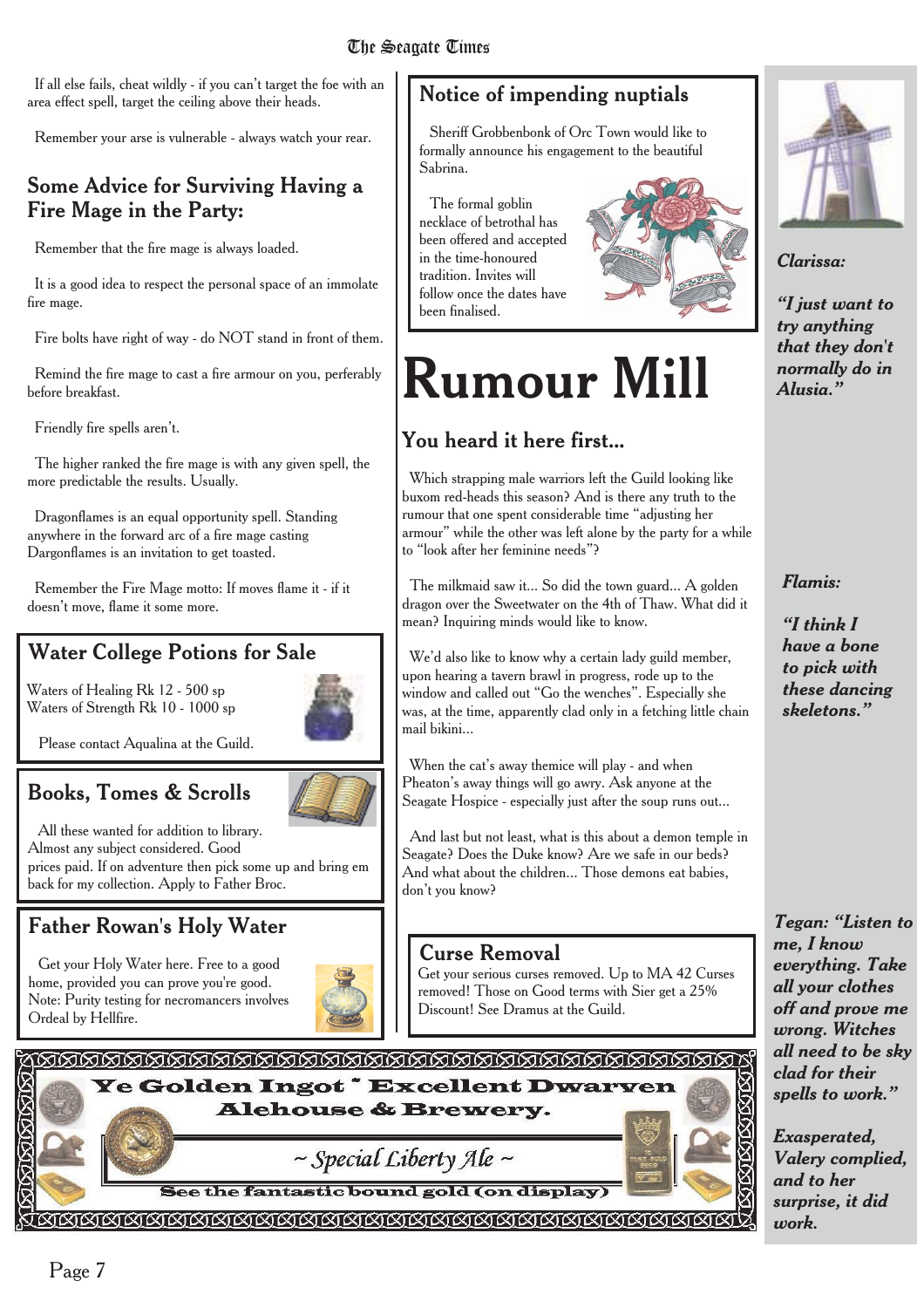#### *Flamis:*

*"Oh, you expect to find an undead salami chasing after you?"*

# **Starflower's Bestiary**

#### A Legacy of Liches…

Those who have been in active combat against the Dark Circle have reported encountering a rare type of powerful magic-using greater undead previously thought to be only found off plane. These entities appear to be gaunt skeletal figures, like walking desiccated corpses, the flesh turned dark in hue, and generally attired in rich robes. The empty eye-sockets glow a deep and baleful red. According to those who have successfully read the auras of this type of creature it is called a Lich. It is always fully corporeal and thus may be distinguished from spectres and wraiths.

Our researches have confirmed that the Lich is a powerful spell-caster, most often of the necromantic persuasion, who has used dark magics to unnaturally extend their lifespan beyond the grave. These magics end life, killing and preserving the body without separating the soul so the magic-user becomes an animated corpse, retaining both their intelligence and spell-casting abilities indefinitely. Of course, most Liches are arguably quite insane, their minds and souls utterly corrupted by the dubious magics used in the process.

Liches are tough as a hill giant's old boots and even harder to kill. Remember that the Lich was a powerful mage in life and is no less so in undeath. It is most likely that a Lich will be a necromancer. It seems that many necromancers desire to become undead, and Lichdom is a method by which a necromancer may become undead and retain their College. However, Liches have been known to wield the magics of



other Colleges including Fire magics, Wicca and Enchantments, which suggests that the ritual of becoming a Lich is not Colleged. Nevertheless the default is that a Lich will be a necromancer, and therefore I would recommend taking necromantic counterspells when you suspect you may be up against one of these creatures.

The Lich is most likely found in the dark places of the earth, often in underground complexes infested with lesser undead. Being mages, they may be found in their



former habitations, the so-called wizard's towers that elderly mages seem to favour as retirement homes. Being frequently necromancers, they also turn up in ancient crypts and catacombs. Also infested with hordes of lesser undead. However, while they may prefer the dark, Liches are not especially vulnerable to sunlight, so don't be surprised if you find Liches in unexpected places.

So what makes the Lich such a tough opponent? Firstly, the Lich has a built-in aura of fear that will send the weakwilled running. Second, the touch of the Lich is charged with death energy and can paralyse those it touches, and drain them of life. Third, the Lich is immune to a number of types of magic including cold and lightning, and can only be hit by magic weapons, preferably of the blunt variety. And fourthly, you may think you've killed it, but in all probability you haven't. Unless you have found and destroyed its phylactery - the magic box wherein it hides part of its soul - it will be back, and probably intent on finding and punishing you.

Thus tactics when facing a Lich come down to the usual precautions when facing undead, only more so. You will need magical weapons, you need to be resistant to fear, and have appropriate countermagics - work on the assumption that it will be necromancy, but don't be surprised if it isn't. I'd recommend you take someone in your party able to wield those destructive magics that can hurt it, such as those based on fire and light. Having the means to boost your magic resistance, and protection against life-draining effects would be useful. Finally, if you cannot find its phylactery by other means, come back to the Guild with as much relevant information as you can find, including a map, and I'll see what I can do to find it for you - and I'll do it for free. You see, I'm an elf - and therefore I find the very existence of the undead to be an affront to good taste.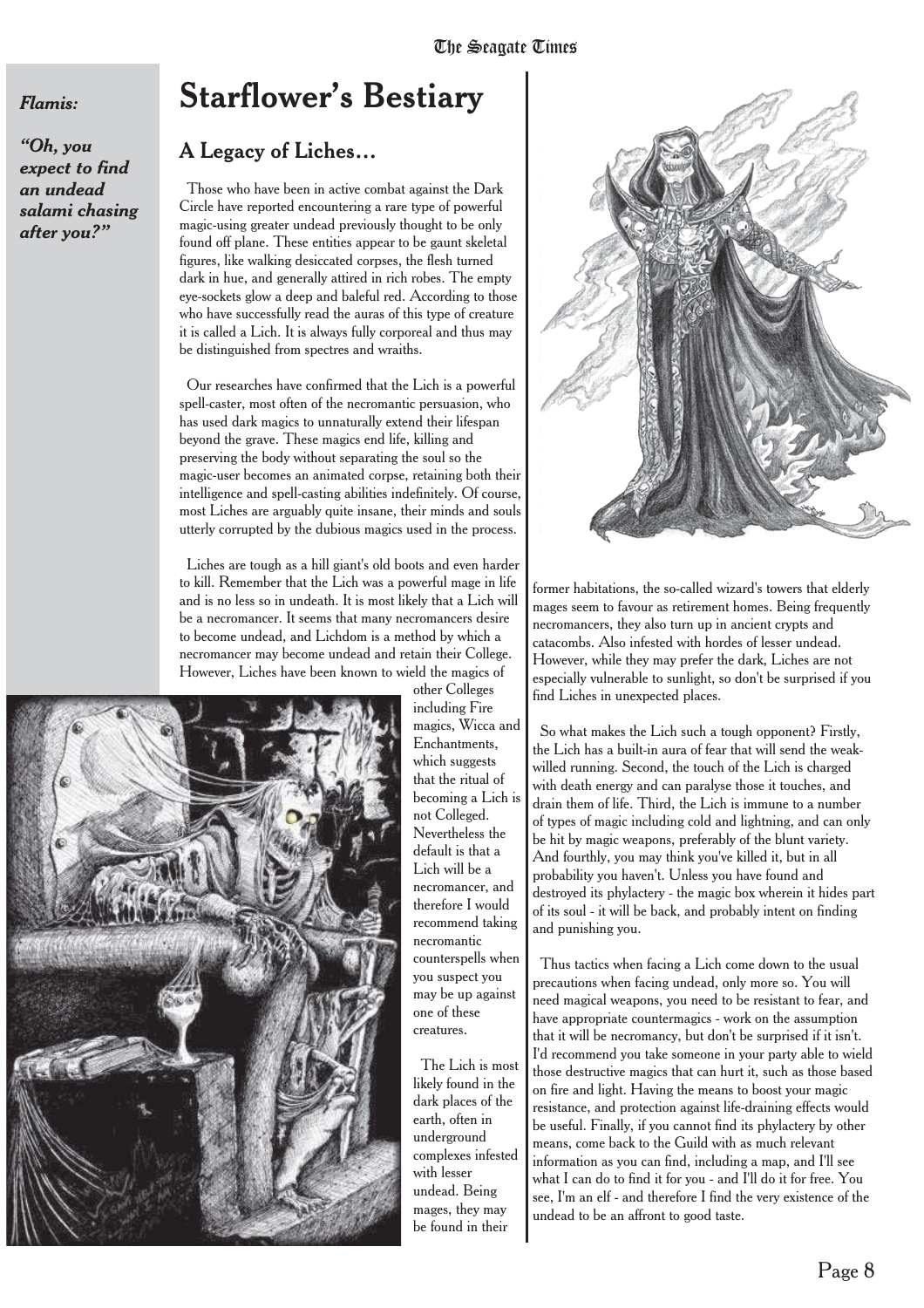# **The Puzzle Column**

# Remembering Members

It's the day of the Guild meeting and the last five Guild members have just left the meeting room, discussing their plans for the evening ahead. However, each of them has left behind some item of importance which will have them coming back shortly. Can you help discover who mislaid which item in what place, and where they were planning to visit that evening?

- Starfire, who hopes to make some petty cash at a Gambling Den, has not forgotten her nice concealing black cloak, but Grock has walked off without his purse.
- The adventurer who plans to meet some friends at a Tavern has not realised what he or she left on a chair in the meeting room.
- Somebody has left behind a shiny new set of lockpicks, but they are not under a bench.
- The male human whose sword is lying under a table in the empty meeting room is not the person who is going to Alphonse's Restaurant.
- A pair of tickets for the evening's visit to the Theatre have been forgotten by one adventurer – this was not Grass, who will soon remember what he has left behind the lectern in the meeting room.

#### Adventurers:

Grass, Grock, Martha-Tee, Shadowchild, Starfire. Items: Cloak, Lockpicks, Purse, Sword, Tickets. Places: Behind lectern, On chair, Under table, On windowsill, Under bench.

Excursions:

Brothel, Gambling Den, Restaurant, Tavern, Theatre.



## Riddles

With thieves I consort, With the vilest, in short, I'm quite at ease in depravity; Yet all divines use me, And savants can't lose me, For I am the center of gravity.

At the back of every Igloo, And the middle of the Moon, Always running around in Loops you'll find me, If you look inside the Room. What am I?

# Get the Power of Fire and Light!

Fire College Invested Items: Dragonflames Rk 10 Weapon of Flames Rk 10 Also Rank 8 Weaponry.

Now with added Radiance for Positive effect on Dark Creatures.

Prices negotiable. Please contact Flamis at the Guild.

#### Answers to Last Issue's Puzzles: **Off the Shelf:**

Axe and Anvil, Lara, Market Road, Bear-baiting Dizzy Dragon, Barty, Gallowsgate, Cock-fighting Merry Mermaid, Terrens, Duke's Court, Mud-wrestling Silly Sheep, Harrison, Pudding Lane, Darts Vulgar Vampire, Jeremiah, High Street, Skittles **Riddles:** First: Fire

Second: Waterfall



"Well, you should have specified the type of stake you wanted me to bring, then!"

## What's Hot

Witches casting 'skyclad'. Saving children from burning buildings.

Killing the Agents of Fire

Demons. Spell barrier Blood charms Ancestral swords Fire elementals Chain-mail bikinis Pins of slaying

# What's Not

Being tainted by evil and having three years of nightmares

Sending unarmed peasants into battle to use as bait for the undead.

Sending homeless war orphans into slavery.

Titan Golems

Skeleton armies

Being pacted to Seir Rashak (being deceased)





*Saydar*

*havn't been agonied so they're just having a bit of fun."*

#### *Flamis:*

*"Oops!"*